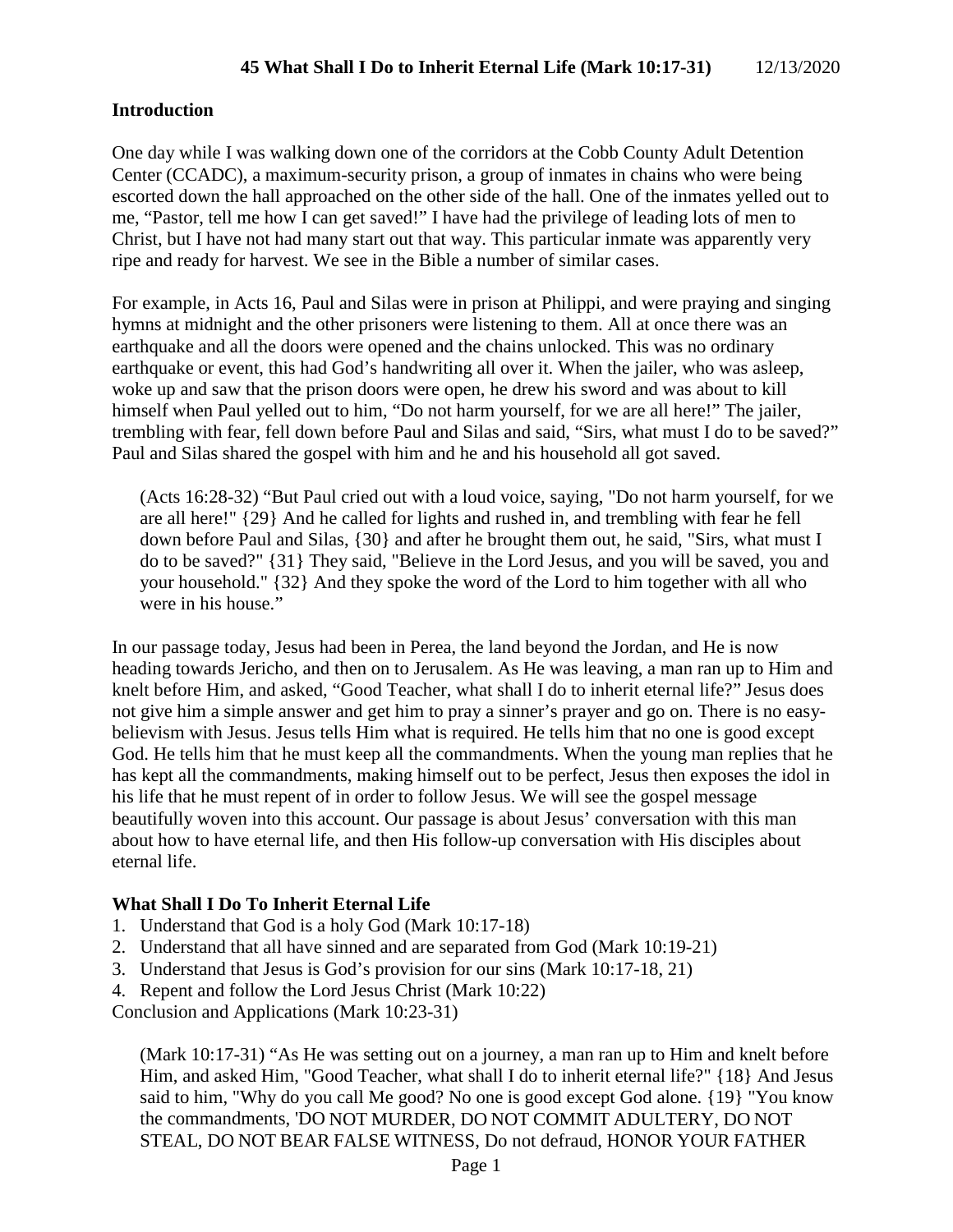AND MOTHER.'" {20} And he said to Him, "Teacher, I have kept all these things from my youth up." {21} Looking at him, Jesus felt a love for him and said to him, "One thing you lack: go and sell all you possess and give to the poor, and you will have treasure in heaven; and come, follow Me." {22} But at these words he was saddened, and he went away grieving, for he was one who owned much property. {23} And Jesus, looking around, \*said to His disciples, "How hard it will be for those who are wealthy to enter the kingdom of God!" {24} The disciples were amazed at His words. But Jesus \*answered again and \*said to them, "Children, how hard it is to enter the kingdom of God! {25} "It is easier for a camel to go through the eye of a needle than for a rich man to enter the kingdom of God." {26} They were even more astonished and said to Him, "Then who can be saved?" {27} Looking at them, Jesus \*said, "With people it is impossible, but not with God; for all things are possible with God." {28} Peter began to say to Him, "Behold, we have left everything and followed You." {29} Jesus said, "Truly I say to you, there is no one who has left house or brothers or sisters or mother or father or children or farms, for My sake and for the gospel's sake, {30} but that he will receive a hundred times as much now in the present age, houses and brothers and sisters and mothers and children and farms, along with persecutions; and in the age to come, eternal life. {31} "But many *who are* first will be last, and the last, first."

### **1. Understand that God is a holy God** (Mark 10:17-18)

Jesus has been in Perea, the land beyond the Jordan. He has been confronted by the Pharisees about divorce. They were trying to trip Him up about divorce. Then, people began bringing their children to Jesus so that He could lay hands on them and bless them. When Jesus saw this, He was indignant and corrected them. He said that the kingdom of God belonged to such as these. Then, He set out to go on His journey. He is on His way to Jerusalem, where He will be rejected, suffer, be crucified, and then be raised from the dead. That is the journey that He is setting out on. As He set out, a man ran up to Him and knelt before Him, and asked, "Good Teacher, what shall I do to inherit eternal life?"

(Mark 10:17) "As He was setting out on a journey, a man ran up to Him and knelt before Him, and asked Him, "Good Teacher, what shall I do to inherit eternal life?"

Let's look at this man for just a minute. First, He came to Jesus. He must have heard something about Him. He calls Jesus, "Good Teacher," so He may have heard Jesus teach. He was drawn to Jesus and came to Jesus. This wealthy young man had money. He had position and respect. He knew God's commandments, and yet he knew that there was an emptiness inside of him. He was missing something and so he came to Jesus. He was searching for what was missing. He knew the right question to ask, and the right person to ask. He was trying to fill that void in his life. God created us in His image so that we might have fellowship with Him. This young man was religious, but he did not have a relationship with God. So, he heard that Jesus was in the area and he went to Jesus. He did not just come to Jesus, He ran up to Jesus. There is an urgency and a determination to see Jesus. Jesus may have been ahead of Him and he may have run to catch up with Jesus.

The second thing about this man was that he knelt before Jesus. He humbled himself before Jesus. He is respectful to Jesus and honors him by kneeling before Him. This is something that a servant would do to a master or a person would do in the presence of a king or ruler. We know from Philippians 2 that one day every knee will bow before Jesus, because He is exalted above every name. This man humbled Himself and knelt before Jesus.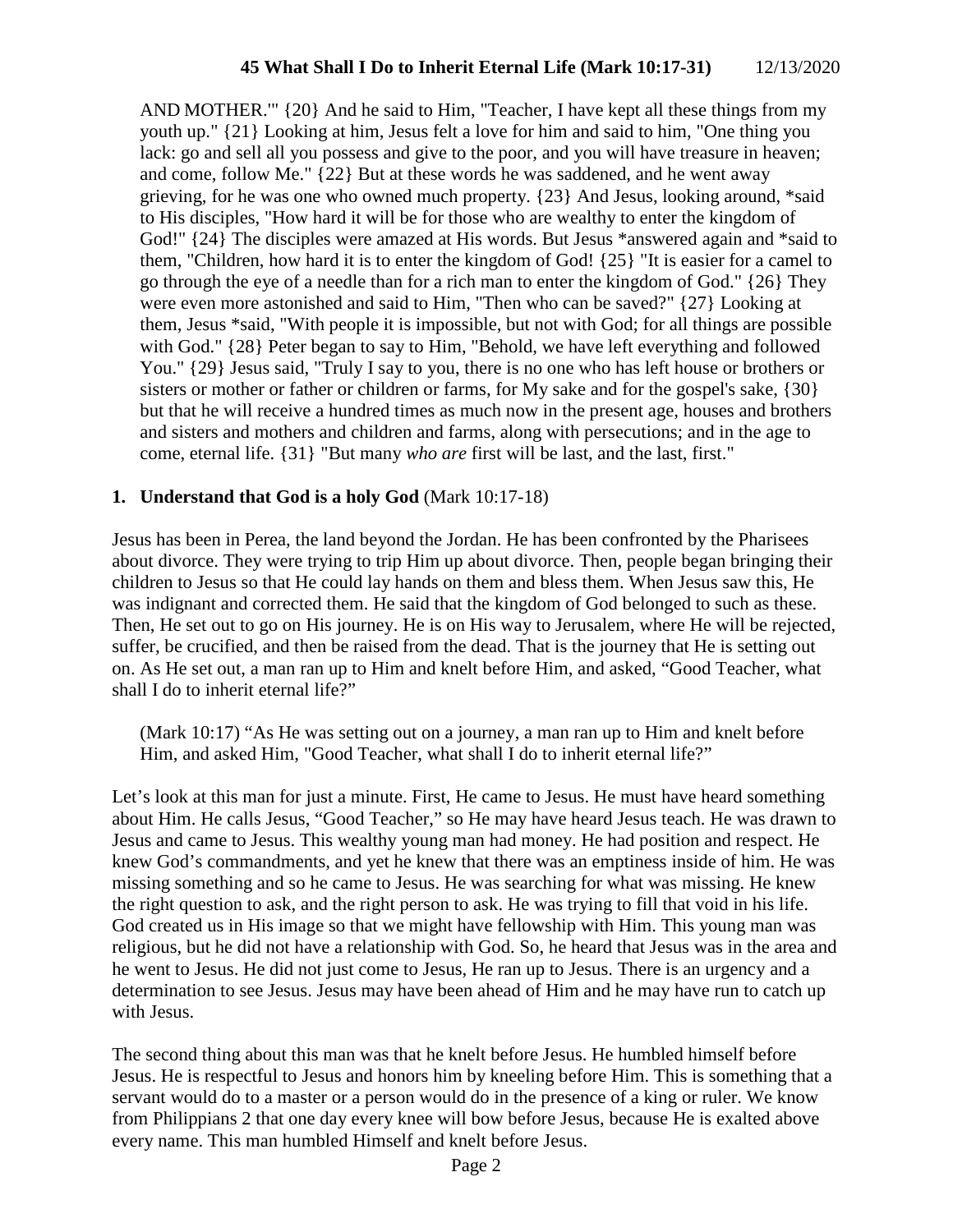(Phil 2:9-11) "For this reason also, God highly exalted Him, and bestowed on Him the name which is above every name,  ${10}$  so that at the name of Jesus EVERY KNEE WILL BOW, of those who are in heaven and on earth and under the earth, {11} and that every tongue will confess that Jesus Christ is Lord, to the glory of God the Father."

Third, this man was religious and knowledgeable of the Scriptures. He was probably Jewish, because Jesus said, "You know the commandments." We also know that he had been trained up in the ways of the Lord from his youth, because he said, "I have kept all these things from my youth up." When we look at the parallel passage in Luke 18, we find that he is a ruler. He was not a Pharisee, but he was a ruler. He had a measure of authority. Some of the commentaries say that he was a ruler in the synagogue, meaning that he had attained some degree of rank through his service, giving, etc. This would make sense since he was knowledgeable about the commandments of God.

(Mark 10:19-20) "You know the commandments…{20} And he said to Him, "Teacher, I have kept all these things from my youth up."

(Luke 18:18) "A ruler questioned Him, saying, "Good Teacher, what shall I do to inherit eternal life?"

Fourth, we know from verse twenty-two that he was wealthy; he owned much property. We can't buy our way into heaven. Great wealth won't fill the void in our lives. More possessions cannot fill that void. Even though he owned much property, he knew something was missing in his life.

(Mark 10:19-22) "You know the commandments…{20} And he said to Him, "Teacher, I have kept all these things from my youth up.... $\{22\}$  But at these words he was saddened, and he went away grieving, for he was one who owned much property."

Now that we have taken a look at this young man, let's look at the conversation that he has with Jesus. He called Jesus, "Good Teacher." When men look at one another from man's perspective we can say that someone is good. However, when we look at men from God's perspective we see a very different perspective.

(Mark 10:17-18) "As He was setting out on a journey, a man ran up to Him and knelt before Him, and asked Him, "Good Teacher, what shall I do to inherit eternal life? {18} And Jesus said to him, 'Why do you call Me good? No one is good except God alone.'"

Jesus responded by saying, "Why do you call Me good? No one is good except God alone." Jesus is quoting from Psalm 14, where David wrote that "there is no one who does good…there is no one who does good, not even one." God is the only one who is good, righteous, and holy. Jesus wants this young man to understand that there is a difference between a holy God and a sinful man. The second thing that Jesus is forcing this young man to consider is the deity of Christ. If only God is good, and Jesus is good, then Jesus must be God.

(Ps 14:1-3) "The fool has said in his heart, "There is no God." They are corrupt, they have committed abominable deeds; There is no one who does good. {2} The LORD has looked down from heaven upon the sons of men to see if there are any who understand, who seek after God. {3} They have all turned aside, together they have become corrupt; there is no one who does good, not even one."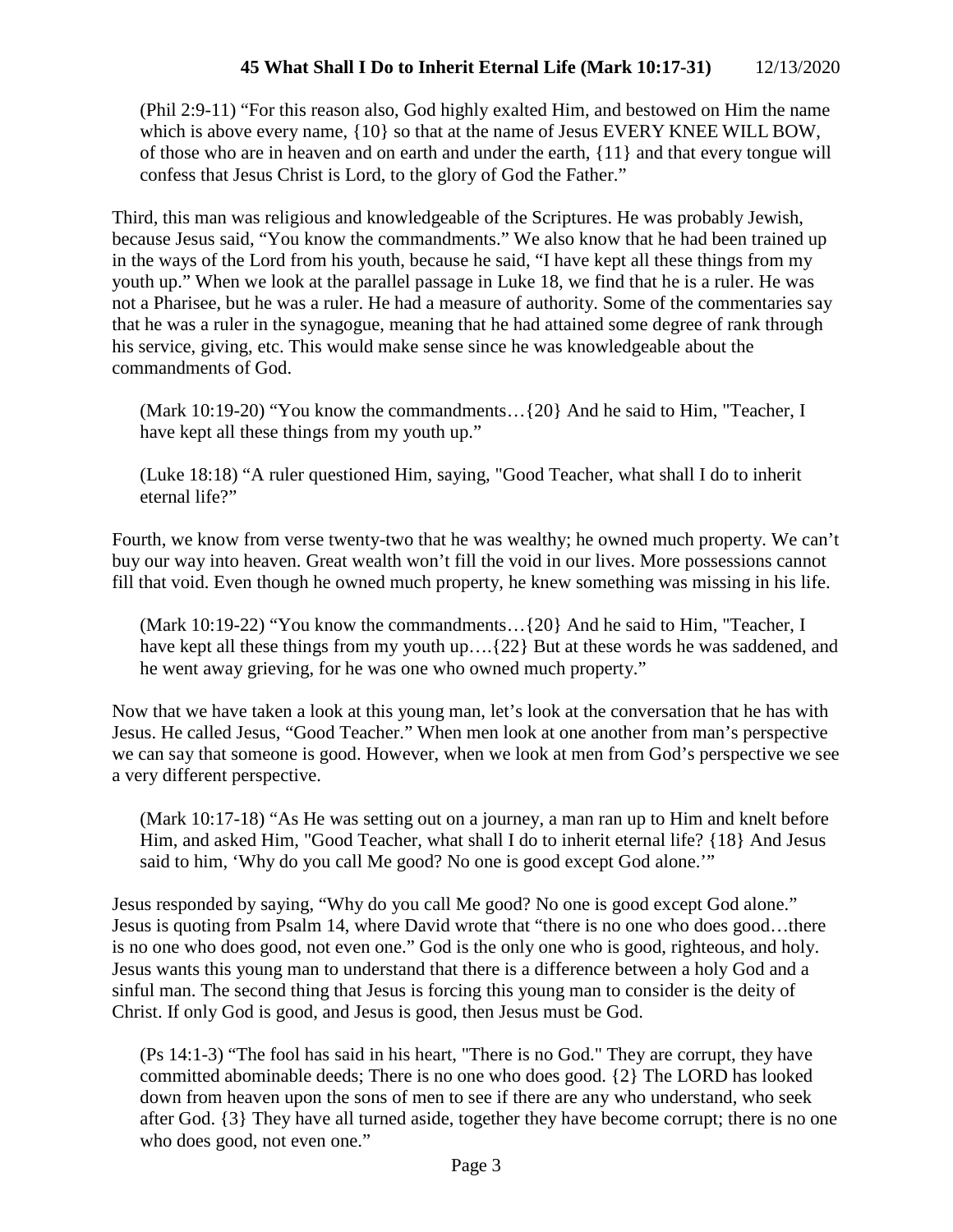### **2. Understand that all have sinned and are separated from God** (Mark 10:19-21)

Then, Jesus said, "you know the commandments," and He quoted some of the commandments. Jesus is answering the young man's question about how to have eternal life. Since only God is good, to enter into the kingdom of God, you must be holy like God. You must have kept all the commandments.

(Mark 10:19) "You know the commandments, 'DO NOT MURDER, DO NOT COMMIT ADULTERY, DO NOT STEAL, DO NOT BEAR FALSE WITNESS, Do not defraud, HONOR YOUR FATHER AND MOTHER.'"

Jesus is not only answering his question, but He is also trying to help the young man see that he is a sinner, and has not kept all the commandments. Notice that Jesus does not start with the first four commandments. Jesus quotes the commandments that pertain to our relationships with one another, not our relationship with God. The young man answered that he has kept all these things. He has not murdered anyone. He has not committed adultery. He has not stolen. He has not been a false witness. He has not defrauded. He has honored his mother and father. The young man saw himself as good. In Proverbs 21:2, Solomon wrote that "Every man's way is right to his own eyes, but the Lord weighs the hearts." This young man's ways were right in his own eyes.

(Mark 10:20) "And he said to Him, "Teacher, I have kept all these things from my youth up."

(Pr 21:2) "Every man's way is right in his own eyes, But the LORD weighs the hearts."

The young man had obviously not heard Jesus' sermon on the mount where he talked about murdering in our heart by calling someone a good-for-nothing, or being angry with a brother. The young man answered looking only at the outside actions, not the sins of the heart, and in his mind, he is good.

(Matt 5:21-22) "You have heard that the ancients were told, 'YOU SHALL NOT COMMIT MURDER' and 'Whoever commits murder shall be liable to the court.' {22} But I say to you that everyone who is angry with his brother shall be guilty before the court; and whoever says to his brother, 'You good-for-nothing,' shall be guilty before the supreme court; and whoever says, 'You fool,' shall be guilty *enough to go* into the fiery hell."

Jesus has already quoted Psalm 14 to the young man, and it makes it very clear that there is not anybody good in God's sight. When Paul quotes Psalm 14, he concludes by saying, "for all have sinned and fall short of the glory of God." This young man did not have a true understanding of his plight, that he was a sinner. He saw himself as a good man, one who had kept all the commandments.

(Rom 3:10-23) "as it is written, "THERE IS NONE RIGHTEOUS, NOT EVEN ONE; {11} THERE IS NONE WHO UNDERSTANDS, THERE IS NONE WHO SEEKS FOR GOD; {12} ALL HAVE TURNED ASIDE, TOGETHER THEY HAVE BECOME USELESS; THERE IS NONE WHO DOES GOOD, THERE IS NOT EVEN ONE….{23} for all have sinned and fall short of the glory of God,"

Some people need some help to see their true condition. Jesus then tells him to sell all that he possessed and give to the poor, and then to come follow Him. Jesus knew what was in the heart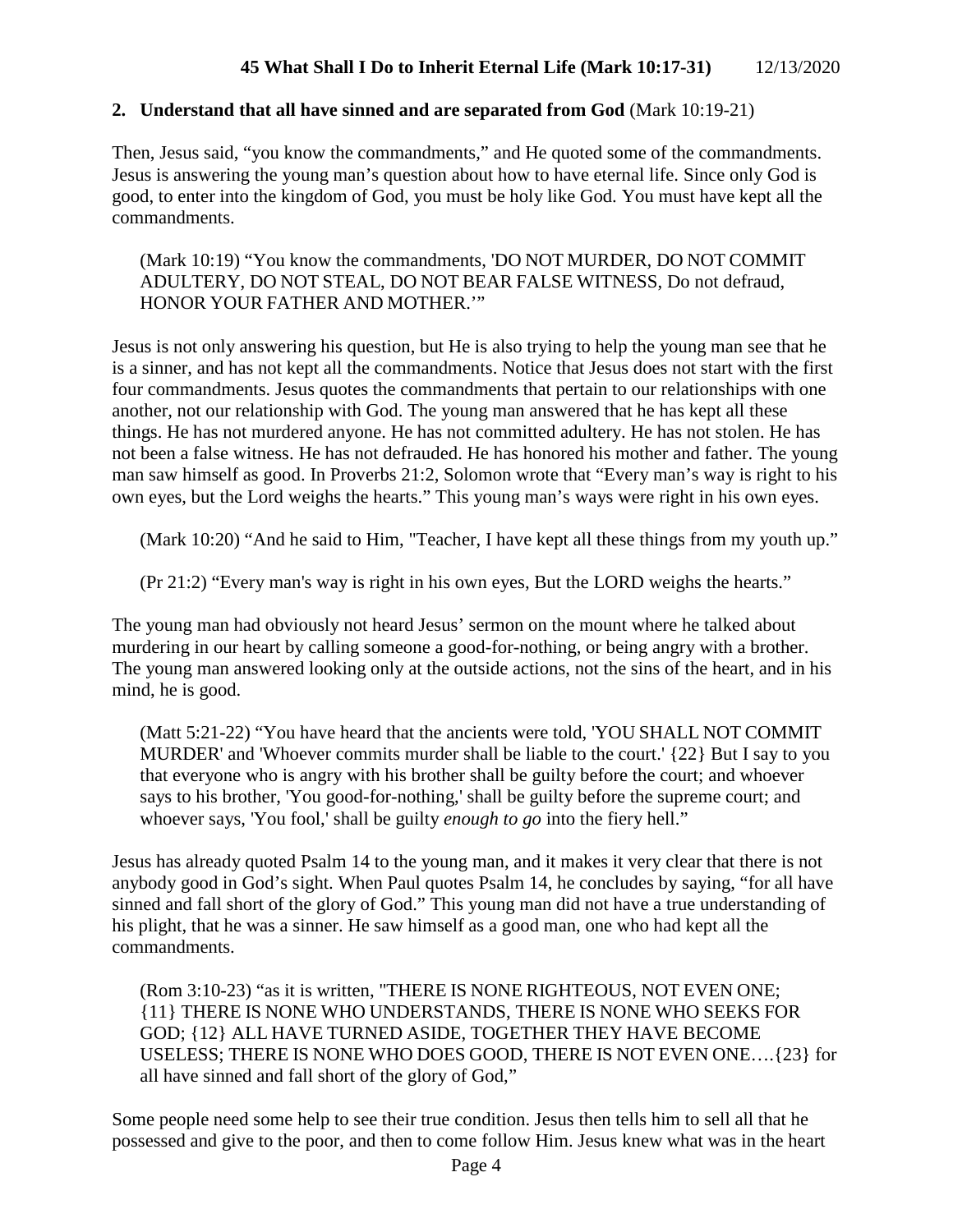# **45 What Shall I Do to Inherit Eternal Life (Mark 10:17-31)** 12/13/2020

of this rich young man. Jesus knew that the commandments, and that we are commanded to love God with all our heart and not to have any idols. Jesus knew this man's idol was money. In a very gentle and discreet way, Jesus has put his finger on the sin in this man's life. Jesus did not preach an easy believism. He told the young man to get rid of this idol and then come follow Him. Jesus' message has been consistent. If we are going to follow Him, we must deny ourselves, take up our cross, and follow Jesus.

(Mark 10:21-22) "Looking at him, Jesus felt a love for him and said to him, "One thing you lack: go and sell all you possess and give to the poor, and you will have treasure in heaven; and come, follow Me." {22} But at these words he was saddened, and he went away grieving, for he was one who owned much property."

I want to back up for just a minute. Jesus looked at the young man, and the NASB says that he felt a love for him, and then said what He said. When God looks at us, He does not look at the external things like man does; God looks at the heart. The Lord told Samuel when he was looking at Jesse's sons not to look at the external appearance, because He does not see as man sees, "for man looks at the outward appearance, but the Lord looks at the heart." Jesus was looking right into the man's heart. Jesus saw exactly what was in his heart. Jesus saw the idolatry. When God looks at us, He sees our hearts. He sees everything, but more importantly, He looks at our hearts. This young man could not hide his sin from God, and we cannot hide our sins from God either. The best thing we can do is to acknowledge or confess our sins to Him, and ask Him to forgive us.

(1 Sam 16:7) "But the LORD said to Samuel, 'Do not look at his appearance or at the height of his stature, because I have rejected him; for God *sees* not as man sees, for man looks at the outward appearance, but the LORD looks at the heart.'"

Jesus not only looked at the young man, it says that He felt a love for him. I don't think that is a good translation. Love is not a feeling. We may feel compassion, sad, happy, or angry, but love is not a feeling. The KJV says, "Jesus beholding him loved him, and said unto him…" Jesus loved him. The Greek word is agapao (Strong's G25), and this is a verb. It is something that Jesus did. It is an action that Jesus took.

(Mark 10:21a KJV) "Then Jesus beholding him loved him, and said unto him…"

Paul gave us some revelation and understanding about love in 1 Corinthians 13. In the first few verses he spoke about the surpassing value of love. In verses four through seven, he spoke about the character of love. In the last few verses he spoke about the duration of love. I want to speak a minute on the definition and character of love. Love is patient. Paul is defining love, and one of the definitions and characteristics of love is that it is patient. "The Lord is not slow about His promise, as some count slowness, but is patient toward you, not wishing for any to perish but for all to come to repentance." Jesus is patient with this young man who is blind to his own sin. Jesus is patient and does not want this young man to perish in his idolatry. Jesus is not arrogant, but is humble and gentle with this man. Jesus is demonstrating love to this young man.

(1 Cor 13:4) "Love is patient, love is kind *and* is not jealous; love does not brag *and* is not arrogant,"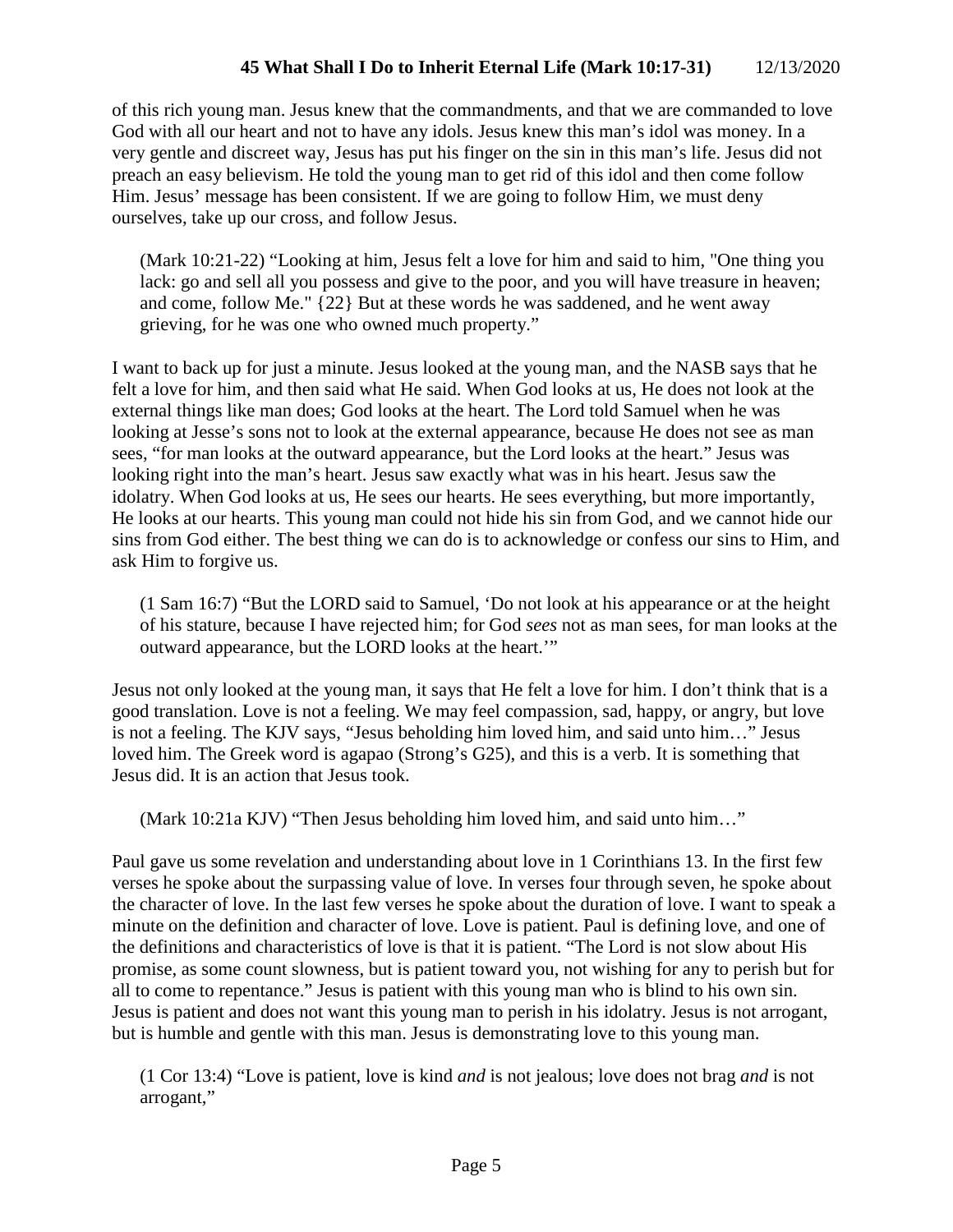(2 Pet 3:9) "The Lord is not slow about His promise, as some count slowness, but is patient toward you, not wishing for any to perish but for all to come to repentance."

But love does not hide the truth. Jesus loved this young self-righteous sinner enough to speak the truth to him. Love does not shrink back from speaking truth. In Ephesians 4:15, Paul wrote that we are to speak the truth in love. Jesus loved this young man, even though he was full of idolatry and greed. He loved you and I when we were sinners. God so loved the world, the world that was full of sin and idolatry, and He sent His only begotten Son, that is Jesus, so that this rich young ruler would not perish, but have eternal life. This young man asked how to have eternal life, and Jesus is being patient with him, not wishing him to perish, but to have eternal life. And Jesus speaks the truth in love to him, telling him to sell all that he possessed, give to the poor, and then to come follow Him. That is what we call tough love. He spoke a hard thing for this young man, but He spoke it to him in love. Jesus was gentle, meek, humble, and patient with this young man. Jesus loves us and is patient with us also, not wanting for any of us to perish but to have eternal life.

(John 3:16) "For God so loved the world, that He gave His only begotten Son, that whoever believes in Him shall not perish, but have eternal life."

(Eph 4:15) "but speaking the truth in love, we are to grow up in all *aspects* into Him who is the head, *even* Christ,"

This man's idol was his money. As a young man, my idol was golf. That was what I put my affection, time, energy into. It was my goal and pursuit. It was more important to me than anything or anyone else. It was an idol. Anything that we put before God is an idol. For me it was golf. For some it is money. For others it might be sex, drugs, or other pleasures of the world. God told me that I had to choose between golf and Him. This happened at Waterwood National Golf Club at the 1976 Southwest Conference Championship. It was a really hard thing for me, and I struggled, but at the end of the day, I chose to follow God. My life radically changed after that. God allowed me to play golf for a living, after I had surrendered it to Him.

Danny Daniels came and spoke to us last year about the woman at the well. While he was here, we were speaking in the parking lot and he told me that before he became a Christian he was a rock musician, a rock star you might say. God pursued Danny, just like he did me, and He gave Danny the same choice, your music or Me. Danny chose to follow Jesus. As soon as Danny agreed to put aside his music, God told him that he would now use his music to glorify God.

God told me to lay down my golf and follow Him. He told Danny to lay down his music and follow Him. He told this rich young man to lay down his riches and follow Him. He says the same thing to each and everyone of us. Is there anything between you and the Lord? He wants you to lay it down and follow Him. Is there anything that hinders you from serving Him with all your heart? The Lord wants you to remove anything that hinders you from loving and serving Him with all your heart.

### **3. Understand that Jesus is God's provision for our sins** (Mark 10:17-18, 21)

Jesus told the rich young ruler to sell all his possessions and give to the poor and then to follow Him. Jesus was answering his question about how to have eternal life; it is in following Christ. Jesus' first response to the young man in verse eighteen was, "Why do you call Me good? No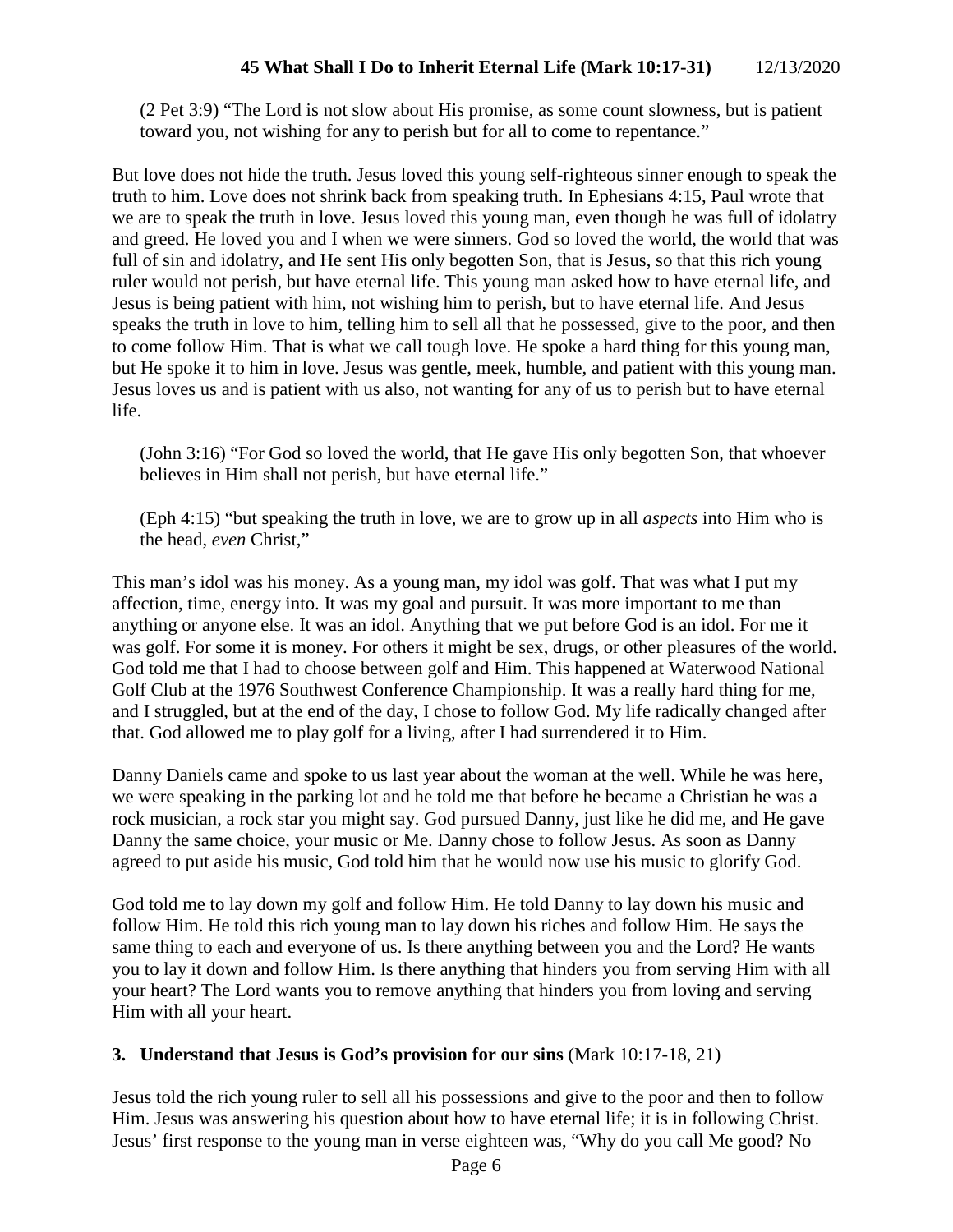## **45 What Shall I Do to Inherit Eternal Life (Mark 10:17-31)** 12/13/2020

one is good except God alone." Jesus was the Son of God and Jesus is the Messiah. Jesus is the only hope of salvation. Jesus wanted the young man to recognize that He is the Messiah.

(Mark 10:18) "And Jesus said to him, "Why do you call Me good? No one is good except God alone."

Second, Jesus wanted the young man to recognize that to have eternal life, he needed to follow Jesus. There is no other way. Notice that the young man asked, "what shall I do to inherit eternal life?" It was not in doing something, it was in a relationship with Jesus that we have eternal life. It is in a covenant relationship that our sins are covered, forgiven, wiped clean, and that we become the righteousness of God. All the good works cannot save us; it is in following Christ. Jesus said that he needed to come follow Him. This young man had to accept that his salvation was through following Jesus. It was not in good works, but in following Jesus.

(Mark 10:21) "Looking at him, Jesus felt a love for him and said to him, "One thing you lack: go and sell all you possess and give to the poor, and you will have treasure in heaven; and come, follow Me."

Paul wrote in Titus 3:5 that God saved us, "not on the basis of deeds which we have done in righteousness, but according to His mercy, by the washing of regeneration and renewing by the Holy Spirit." Similarly, in Ephesians 2:8-9, Paul wrote that we are saved by grace through faith, and that not of ourselves. God's gift of eternal life is not as a result of works, so that no one may boast. There was nothing that this rich young ruler could do to earn his way into heaven. It is only by God's mercy and forgiveness through Christ that we can enter into eternal life. There is nothing that you or I can do to earn our way. We must receive the free gift of God by faith.

(Tit 3:5) "He saved us, not on the basis of deeds which we have done in righteousness, but according to His mercy, by the washing of regeneration and renewing by the Holy Spirit,"

(Eph 2:8-9) "For by grace you have been saved through faith; and that not of yourselves, it is the gift of God; {9} not as a result of works, so that no one may boast."

Jesus told the young man to follow Him. In John 14:6, Jesus said, "I am the way, and the truth, and the life; no one comes to the Father but through Me." We have eternal life with the Father by a relationship with Christ. We must go through Jesus. The young man needed to follow Christ.

(John 14:6) "Jesus said to him, "I am the way, and the truth, and the life; no one comes to the Father but through Me."

Peter preached in Acts 4:12 that there is no other name given among men by which we must be saved. There is no other way to heaven, but through Jesus. Jesus told the young man that he needed to repent of his idolatry and follow Jesus.

(Acts 4:12) "And there is salvation in no one else; for there is no other name under heaven that has been given among men by which we must be saved."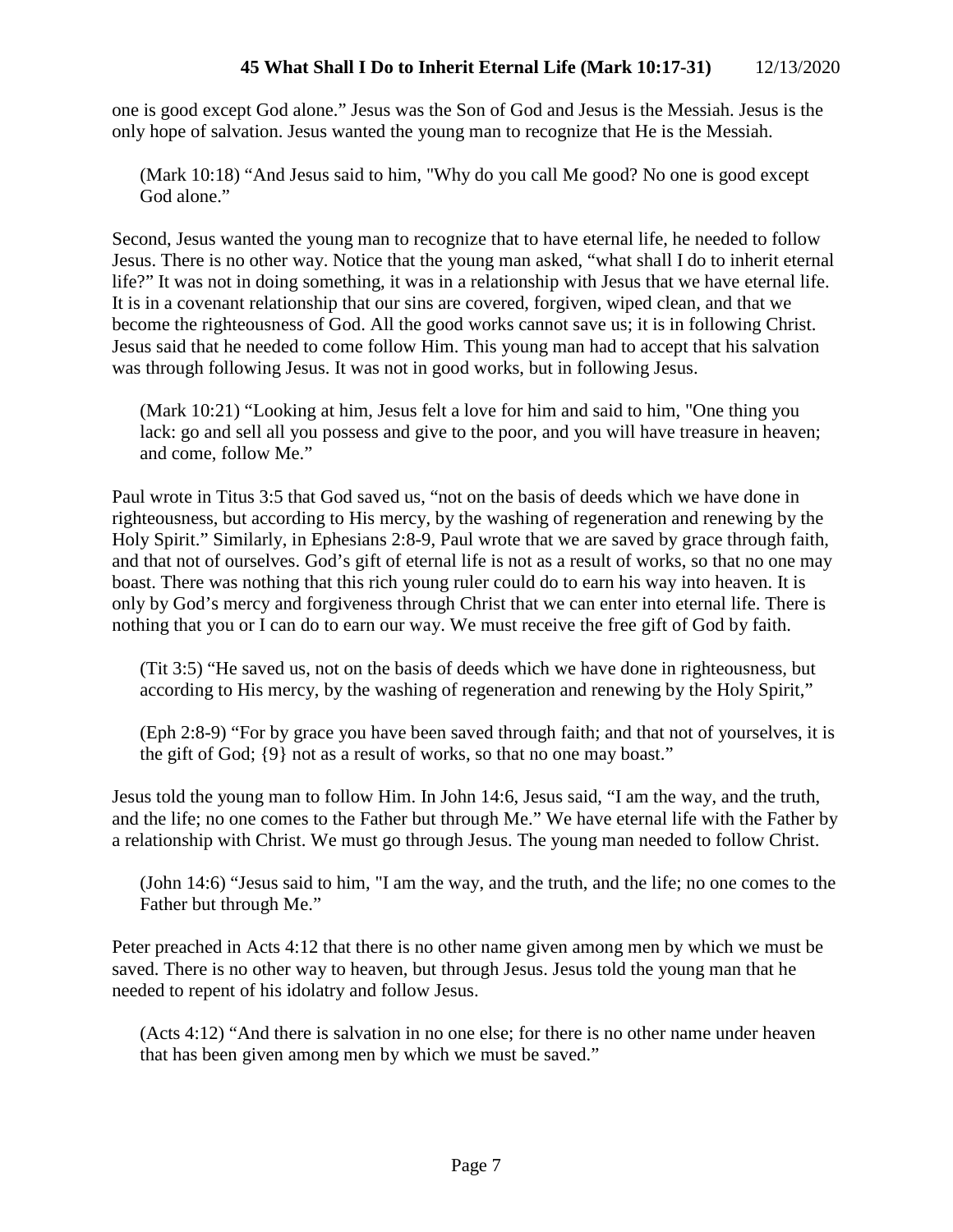## **4. Repent and follow the Lord Jesus Christ** (Mark 10:22)

It is not enough to know that only God is holy and that we are sinners who are seaparated from God. It is not enough to know who Jesus is, that He is the Messiah, the Son of God. It is not enough to know, we must repent and follow the Lord Jesus Christ. There is a decision that must be made. Unfortunately, when the rich young ruler heard these words, he was saddened. These were not the words that he was looking for. He was doing good things. He was giving alms and keeping the Sabbath. He thought he was doing good, and he wanted Jesus to give him a word of affirmation. But no, that is not what Jesus did. Jesus went to the heart of the matter, and the young man had an idol in his life that he needed to remove, and then to follow Christ.

(Mark 10:22) "But at these words he was saddened, and he went away grieving, for he was one who owned much property."

It was hard for me to be willing to give up golf. All of my dreams, aspirations, goals, and striving were to play golf. When God asked me to lay it down for Him, it was difficult. When God told Danny to lay down his music career, that was a difficult thing. The good news for Danny and I was that we made that choice to put away the idols in our life and follow Christ. We do not know the final outcome of this young man. We know that his immediate response was to go away grieving. The first time that I heard the gospel I was not ready to receive Christ. Over time, God softened my heart and drew me to Himself. Perhaps this young man's heart softened over time and maybe he repented of his idolatry and followed Christ. We will find out one day.

All of us have the same choice to make that this young man faced. Do we recognize that God is a holy God and that we are sinners and separated from God by our sins? Or, do we think that we are basically good and better than the people around us, and that we will somehow get in when God grades on the curve? Do we understand that we cannot earn our way to heaven? Do we understand that there is nothing that we can do to wipe away our sins? Do we know that it is only by the grace of God by the sacrifice that Jesus made on our behalf that we can have eternal life? Are we willing to repent of our sins and ask Jesus to be Lord of our life? That was the question for the young man, and that is the question for all of us.

### **Conclusion and Applications** (Mark 10:23-31)

In Mark 10:23-31, we have the wrap-up and debrief of what just happened. The young man went away grieving, leaving just the disciples with Jesus. Jesus turned to His disciples and said, "How hard it will be for those who are wealthy to enter the kingdom of God!" Whether your wealth is in your golf skills like me, or in your musical talent, like Danny, or whether it is your only son, like Abraham, we must be willing to put aside everything and follow Jesus. The greater the wealth, the greater the difficulty to give up.

(Mark 10:23) "And Jesus, looking around, said to His disciples, 'How hard it will be for those who are wealthy to enter the kingdom of God!'"

The disciples were amazed at His words. Their facial expressions probably reflected their shock and amazement. They may have even looked a little puzzled, so Jesus answered again and said to them, "Children, how hard it is to enter the kingdom of God!" Then, He gave an example to them to consider. He said, "It is easier for a camel to go through the eye of a needed than for a rich man to enter the kingdom of God."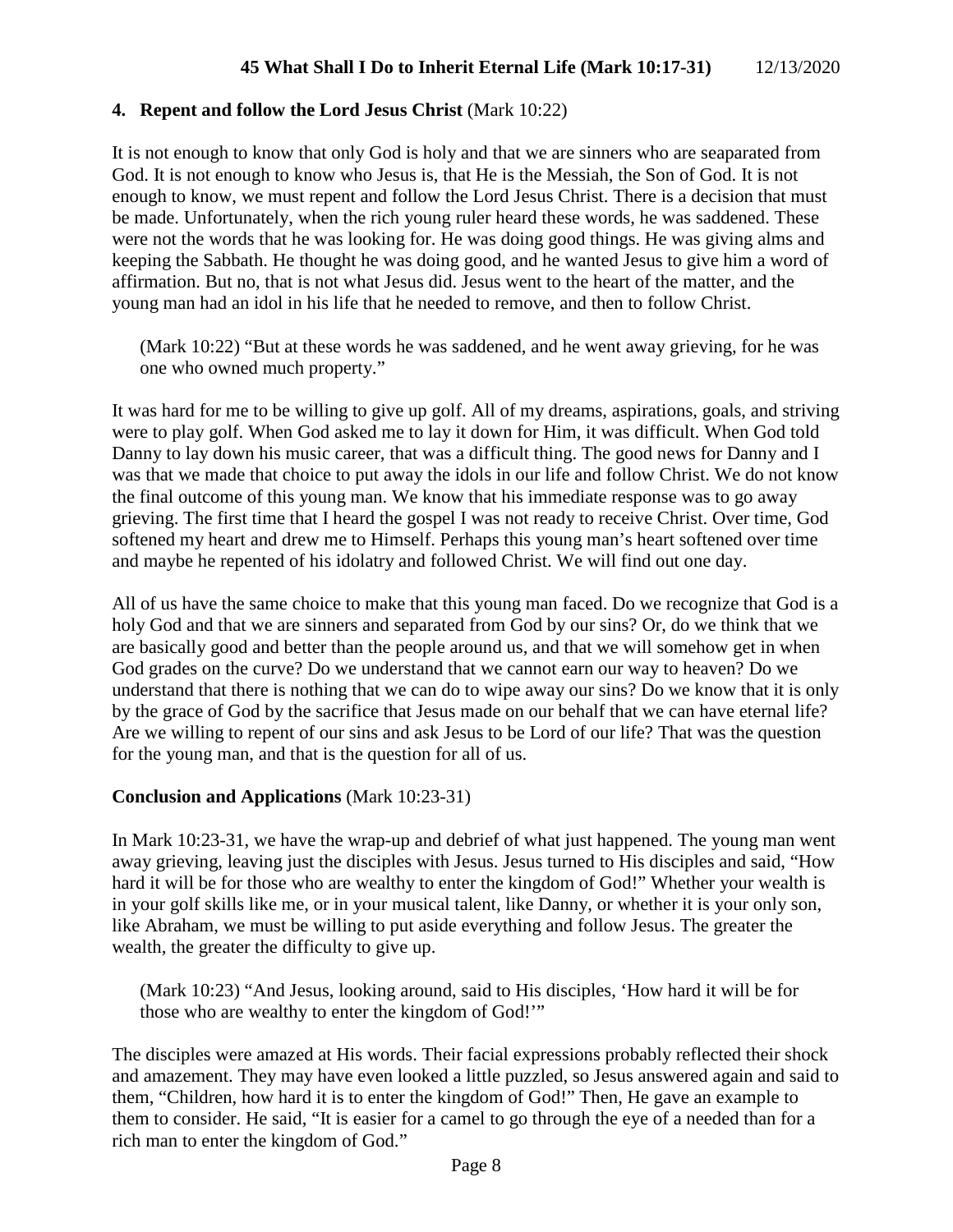In the Jewish writings, called the Talmud, the same expression was used, except that an elephant was used instead of a camel. There were not elephants in Israel, but they did have camels. There are different theories about the meaning of the expression. The Jewish word for rope is spelled similarly and some think it was a typographical error. I do not believe that. Others have said that there was a sheep gate that was called a needle and that a camel would have to stoop down to get through it. Most scholars reject this and say there was no such gate referred to as a needle. (There was a sheep gate.) So, I agree with the commentaries that there was not a typographical error or needle gate. Jesus was saying that it is impossible for a camel to go through the eye of a needle. It is impossible for a wealthy man to get into heaven through his riches. It is impossible for anyone to get into the kingdom of God on their own works, merits, or riches.

(Mark 10:24-25) "The disciples were amazed at His words. But Jesus answered again and said to them, 'Children, how hard it is to enter the kingdom of God! {25} It is easier for a camel to go through the eye of a needle than for a rich man to enter the kingdom of God.'"

The disciples were even more astonished, but they got the picture. They said, "Then who can be saved?" They understood that Jesus said it was impossible. Jesus answered, "With people it is impossible, but not with God; for all things are possible with God." God has made it possible for you and I to be saved, but that not of ourselves. It is impossible for us; it is by the grace of God.

(Mark 10:26-27) "They were even more astonished and said to Him, 'Then who can be saved?'  $\{27\}$  Looking at them, Jesus said, "With people it is impossible, but not with God; for all things are possible with God."

Peter then remarked that they had left everything and followed Jesus. When Jesus told them, "Follow Me, and I will make you fishers of men," they left their nets and followed Jesus. Fishing was their life, like golf was my life. Jesus then responded, "There is no one who has left house or brothers or sisters or mother or father or children or farms, for My sake and for the gospel's sake but that he will receive a hundred times as much now in the present age, houses and brothers and sisters and mothers and children and farms, along with persecutions; and in the age to come, eternal life. But many who are first will be last, and the last, first."

(Mark 10:28-31) "Peter began to say to Him, "Behold, we have left everything and followed You." {29} Jesus said, "Truly I say to you, there is no one who has left house or brothers or sisters or mother or father or children or farms, for My sake and for the gospel's sake, {30} but that he will receive a hundred times as much now in the present age, houses and brothers and sisters and mothers and children and farms, along with persecutions; and in the age to come, eternal life. {31} "But many *who are* first will be last, and the last, first."

When I gave up my golf, God gave it back to me. When Danny put his music career on the altar, God gave it back to him. When Abraham put Isaac on the altar, God provided another sacrifice in its place. He made Abraham's descendants like the dust of the earth. Whatever we give up to follow Christ, He will give back to us many times more in this life and the life to come.